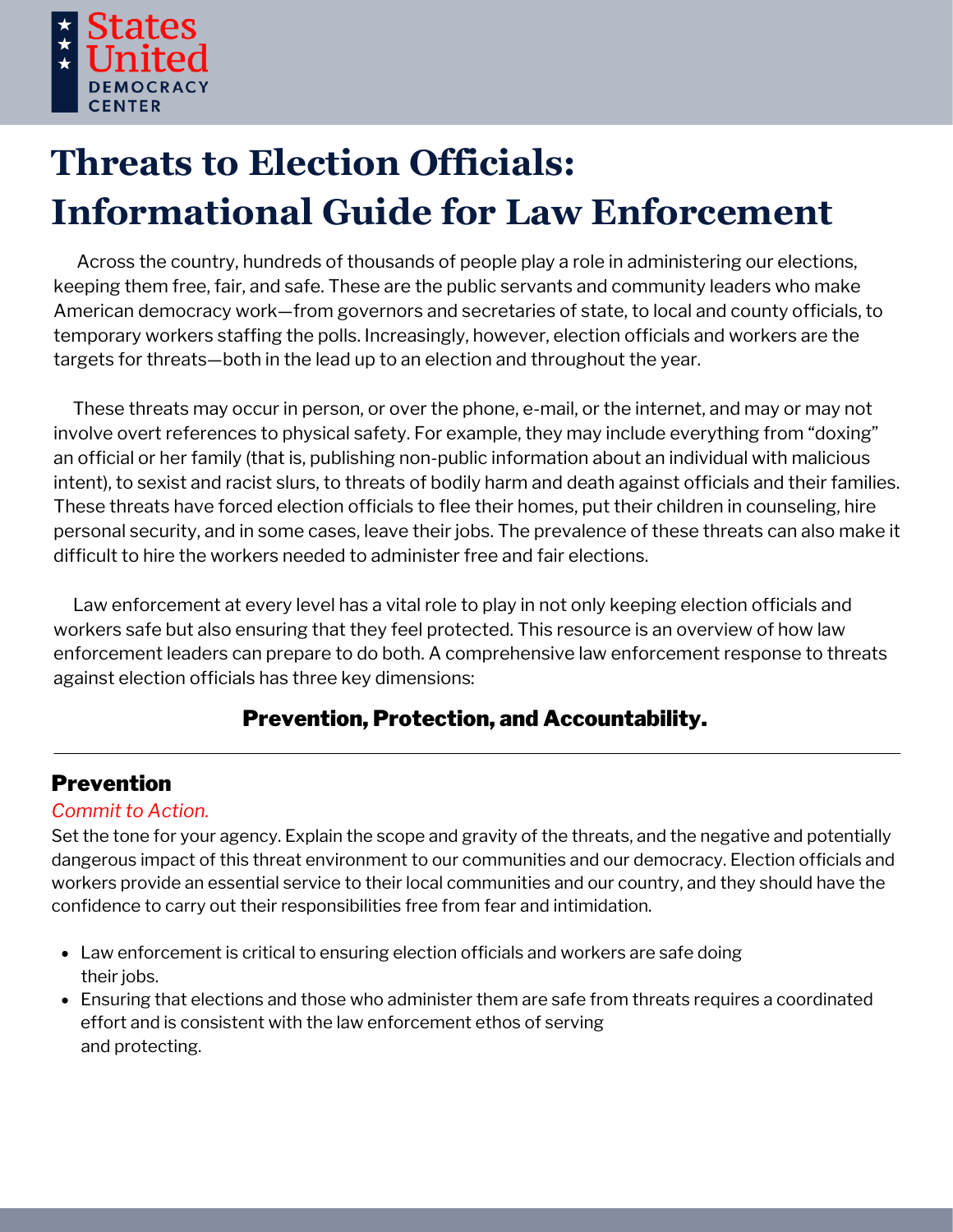## *Build Relationships.*

A critical step in preventing election-related threats and violence before they happen is establishing relationships with state and local election officials.

- Find your state and local election officials through resources like the National Association of State Election Directors (NASED) which lists contact information for the election directors in every U.S. state and territory, and through your Secretary of State's office.
- Hold an introductory call or meeting with the election officials in your jurisdiction to learn about any existing security or training needs, set shared expectations, and establish how you will stay in touch about any threats or security needs.
- Provide concrete guidance to election officials on how best to document and report threats against themselves and others. Clarify for election officials which law enforcement agency has primary jurisdiction for documenting the threats and following up with the victims.
- Communicate with election officials to arrive at a shared understanding of what level of threats should be reported to law enforcement, and to establish shared expectations of what law enforcement response will look like for different levels of threats.
- Designate one or more points of contact in your organization to manage these relationships.
- Let election officials know how and to whom they should report threats and urgent needs for help and provide best practices for preserving key evidence to assist law enforcement with their investigations.
- Consider whether it makes sense for your agency to set up a dedicated channel—such as an email inbox or a specific officer—where election officials and workers can send information concerning threats.
- Offer to help election officials train election workers on how to handle and report threats against them.

## *Engage the Community.*

Agencies can partner with state and local election officials to establish trusted relationships with community groups and to provide information on recognizing threats, and the process for reporting threats to law enforcement. You can also use these meetings as opportunities to affirm your agency's commitment to addressing these threats, and to set clear expectations.

## *Set Personnel Up for Success.*

Because the magnitude and scope of this problem is new, additional policies, written resources, and training may be instructive and necessary.

- Resources such as "Pocket Guides" that include relevant legal authorities and agency policies can help ensure that law enforcement officers have easy access to the information they need.
- Determine if additional training may be needed, such as how to identify a credible threat and the role law enforcement plays in establishing safety and security for election officials.
- Personnel, especially uniformed officers, should also be made aware that the presence of law enforcement at polling places can inadvertently intimidate voters. Your agency should work to mitigate any such unintended consequences.

<sup>&</sup>lt;sup>1</sup> See NASED's members here: <u>[https://www.nased.org/members.](https://www.nased.org/members)</u>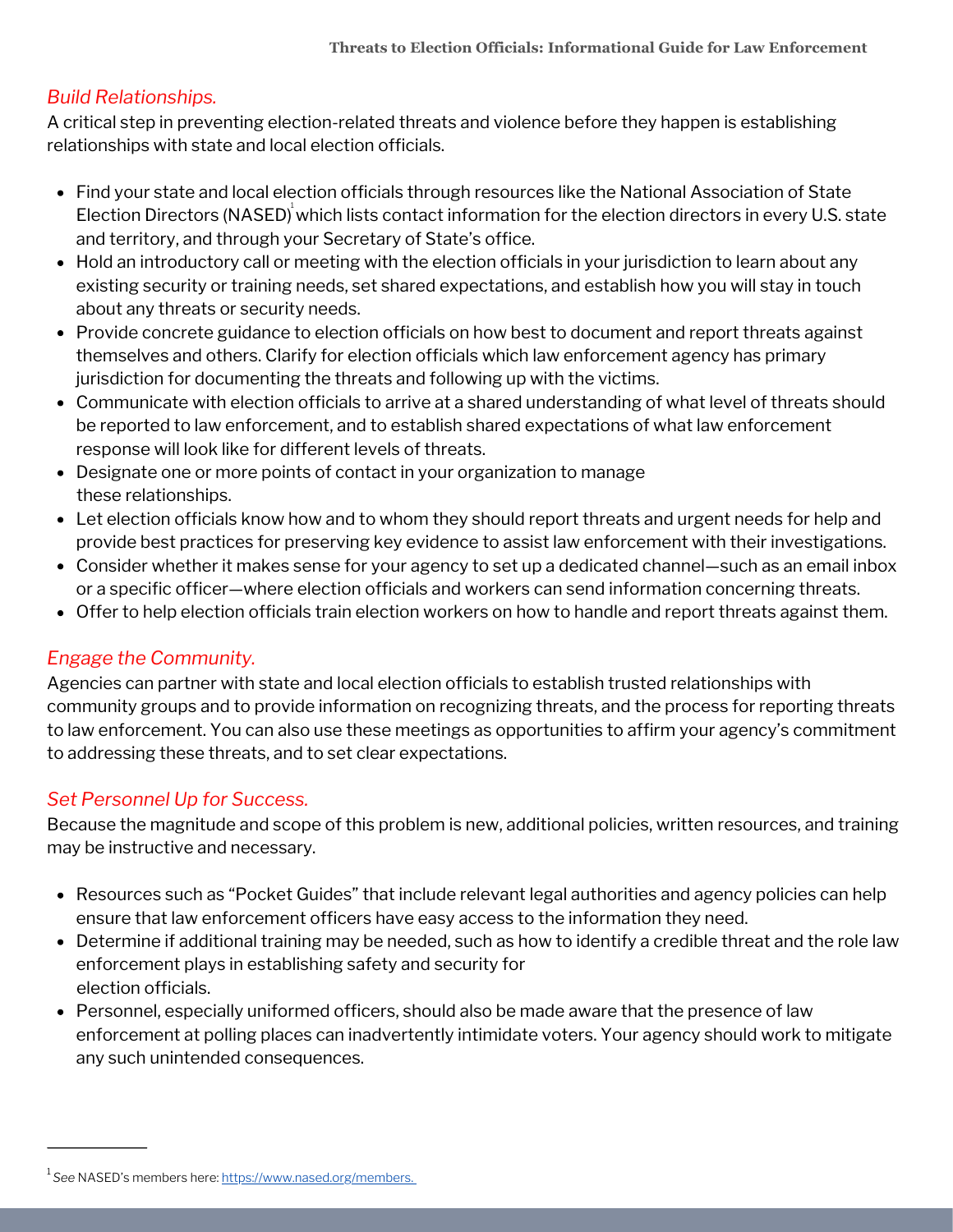## *Conduct Inter- and Intra-Agency Planning.*

Law enforcement leaders should plan within their own agencies and across agencies about how they will address election-related threats and violence. The suggestions below are not exhaustive but provide a good starting point for this kind of coordination.

- Consider including relevant federal, state, county, and municipal law enforcement agencies in the planning process, as well as election officials themselves.
	- Threats against election officials frequently involve cross-border and cross-jurisdictional activity, so this interagency collaboration is critical.
	- Clarify and agree to discrete roles and responsibilities among agencies in advance of elections.
	- Incorporate the FBI's designated Election Crimes Coordinators—or "ECCs"—into your pre-planning and information-sharing efforts. ECCs are Special Agents at each of FBI field office whose jobs include addressing threats to elections and election officials. They can complement state and local law enforcement efforts, such as by facilitating inter-state information sharing.
- Information sharing about election-related threats is key.
	- Use local fusion centers or other crime coordination centers to collect tips/leads from the community and law enforcement and improve data sharing on criminal activity.
	- These organizations can serve as central collection points for information that can be synthesized and shared with the appropriate investigative agencies for follow-up, thus connecting the dots on otherwise disparate intelligence leads.
	- As part of the planning process, agencies should agree on a division of responsibility for gathering, distilling, and sharing information.
- Inter- and intra-agency tabletop or scenario planning exercises will help to confirm that agencies agree on roles and responsibilities for operations and information-sharing, in advance of election-related threats or violence.

## Protection

## *Perform Security Assessments.*

Election officials may benefit and feel support from law enforcement by providing security assessments and recommendations for their election sites, offices, and homes.

• Partners, such as the U.S. Department of Homeland Security, are available to help conduct such assessments.

## *Facilitate Rapid Response.*

Agencies can consider establishing a notification system that alerts personnel when election officials who have already been subject to threats have further public safety issues. These alerts can help provide first responders with additional context and a point of contact for any ongoing related investigations.